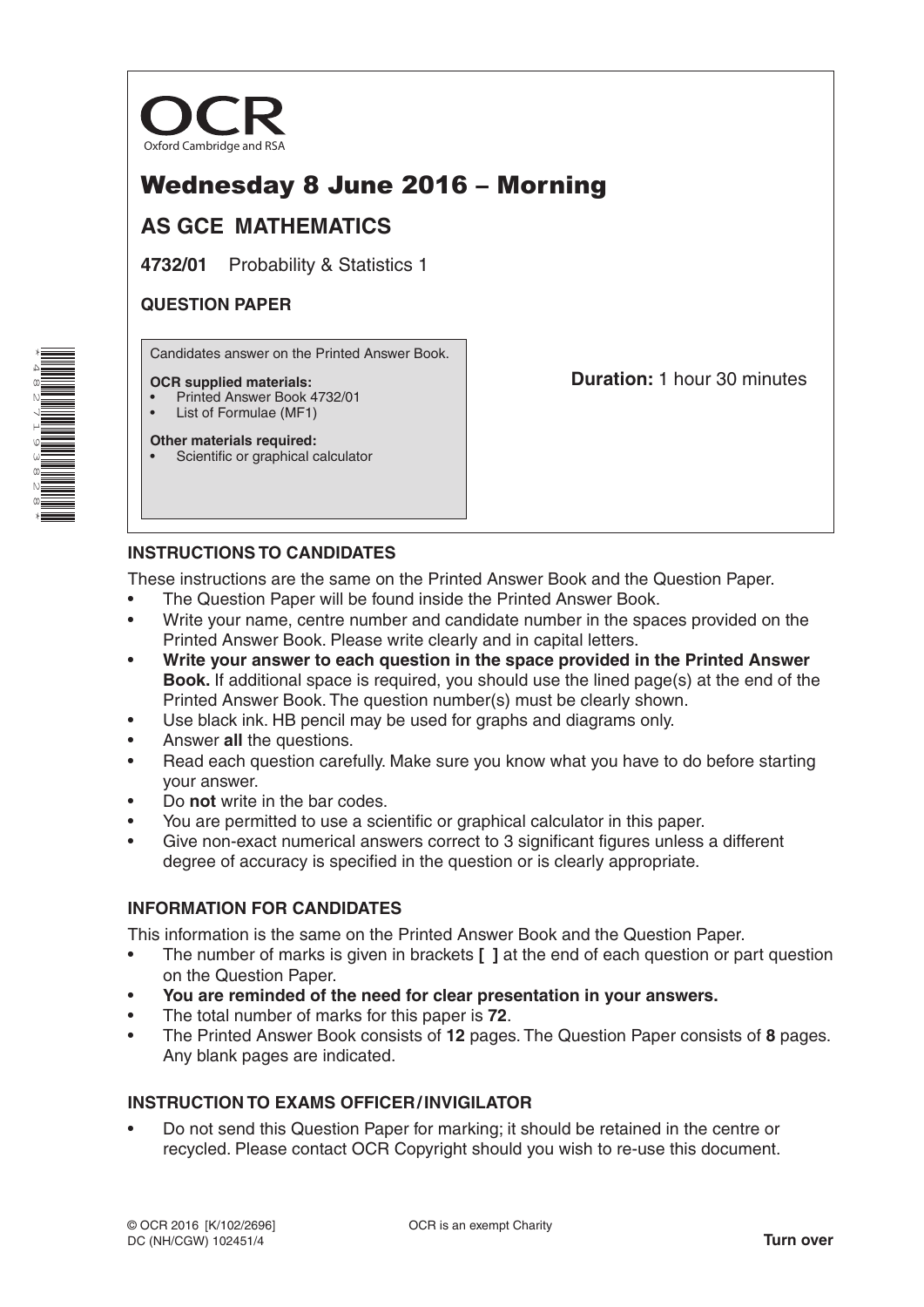#### Answer **all** the questions.

**1**  The table shows the probability distribution of a random variable *X*.

| $P(X=x)$ | 0.1 | 0.3 | $0.4\,$ | 0.2 |
|----------|-----|-----|---------|-----|

- **(i)** Find E(*X*) and Var(*X*). **[5]**
- **(ii)** Three values of *X* are chosen at random. Find the probability that *X* takes the value 2 at least twice. **[3]**
- **2** (i) The table shows the amount, *x*, in hundreds of pounds, spent on heating and the number of absences, *y*, at a factory during each month in 2014.

| Amount, $x$ , spent on<br>heating $(f.$ hundreds) |  |  |  |  |  |  |
|---------------------------------------------------|--|--|--|--|--|--|
| Number of absences, $\nu$                         |  |  |  |  |  |  |

- $n = 12$   $\Sigma x = 179$   $\Sigma x^2 = 3215$   $\Sigma y = 191$   $\Sigma y^2$  $\Sigma xv = 3343$ 
	- **(a)** Calculate *r*, the product moment correlation coefficient, showing that  $r > 0.92$ . [3]
	- **(b)** A manager says, 'The value of  $r$  shows that spending more money on heating causes more absences, so we should spend less on heating.' Comment on this claim. **[1]**
	- **(ii)** The months in 2014 were numbered  $1, 2, 3, \ldots, 12$ . The output, *z*, in suitable units was recorded along with the month number, *n*, for each month in 2014. The equation of the regression line of *z* on *n* was found to be  $z = 0.6n + 17$ .
		- **(a)** Use this equation to explain whether output generally increased or decreased over these months.

**[1]**

- **(b)** Find the mean of *n* and use the equation of the regression line to calculate the mean of *z*. **[3]**
- **(c)** Hence calculate the total output in 2014. **[2]**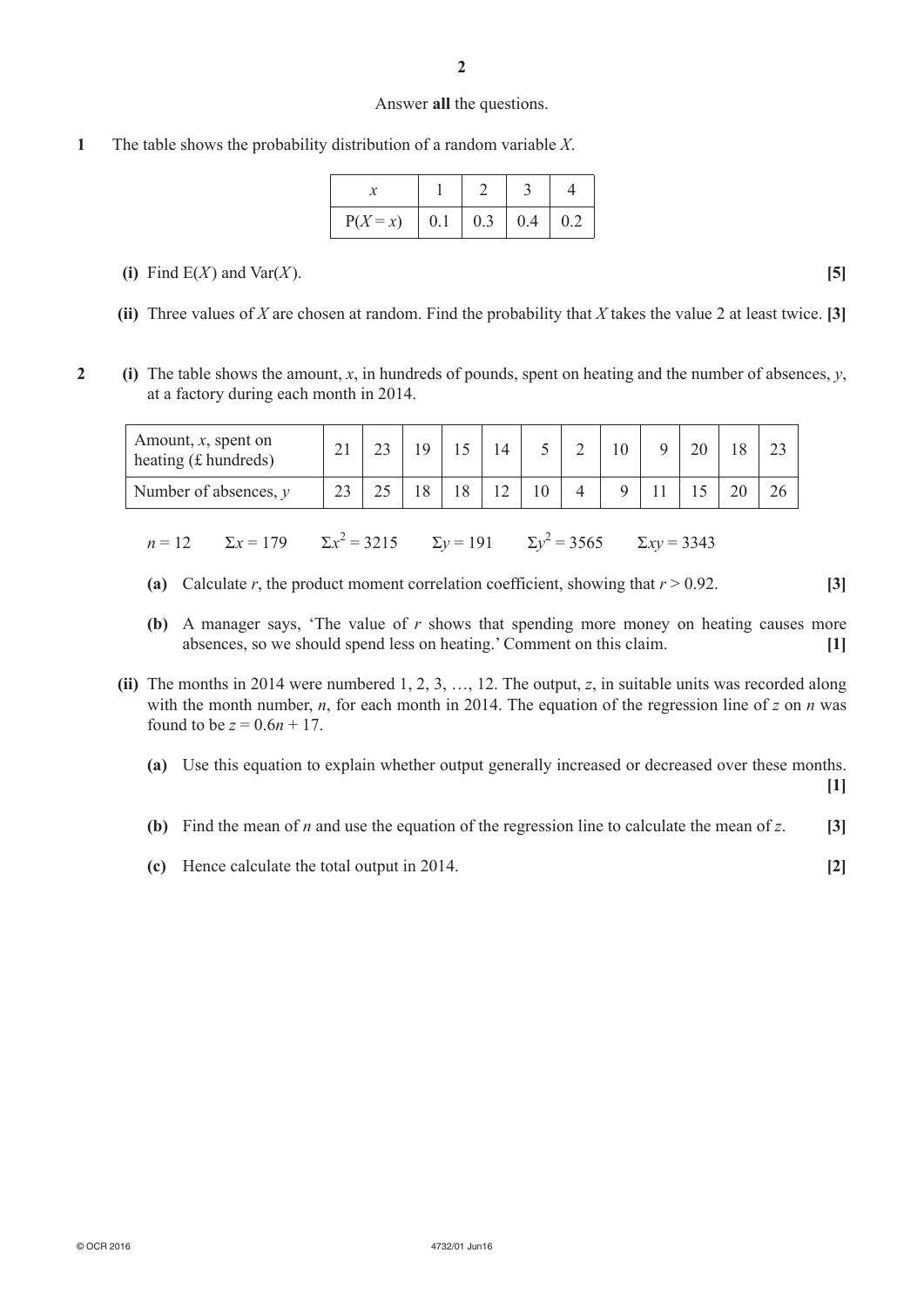**3**  The masses, *m* grams, of 52 apples of a certain variety were found and summarised as follows.

$$
n = 52 \qquad \Sigma(m - 150) = -182 \qquad \Sigma(m - 150)^{2} = 1768
$$

- **(i)** Find the mean and variance of the masses of these 52 apples. **[5]**
- **(ii)** Use your answers from part **(i)** to find the exact value of  $\Sigma m^2$ . **[3]**

The masses of the apples are illustrated in the box-and-whisker plot below.



**(iii)** How many apples have masses in the interval  $130 \le m \le 140$ ? [2]

**(iv)** An 'outlier' is a data item that lies more than 1.5 times the interquartile range above the upper quartile, or more than 1.5 times the interquartile range below the lower quartile. Explain whether any of the masses of these apples are outliers. **[3]**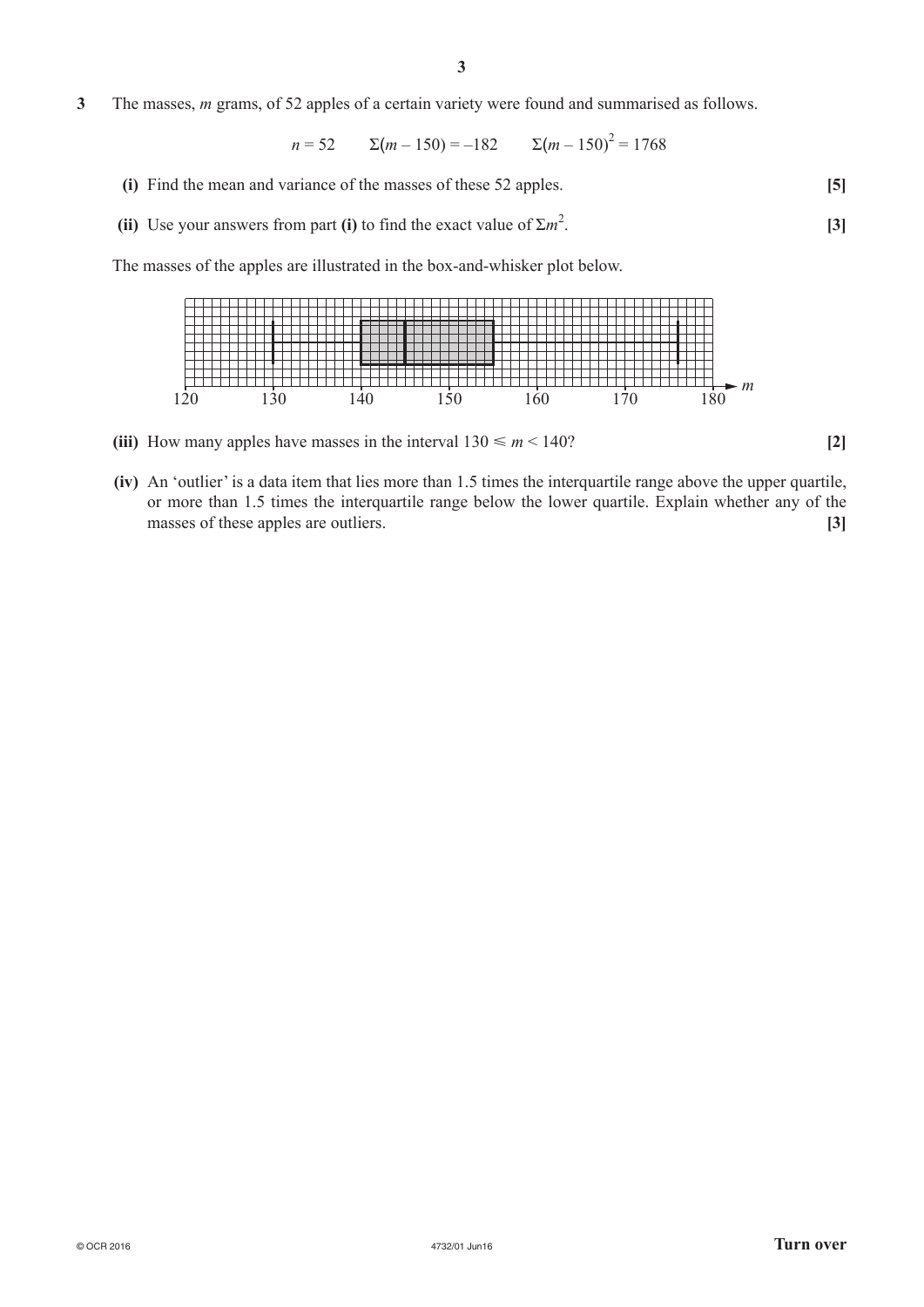- **4**  In this question the product moment correlation coefficient is denoted by *r* and Spearman's rank correlation coefficient is denoted by  $r_s$ .
	- **(i)** The scatter diagram in Fig. 1 shows the results of an experiment involving some bivariate data.





Write down the value of  $r_s$  for these data.  $\begin{bmatrix} 1 \end{bmatrix}$ 

- **(ii)** On the diagram in the Answer Booklet, draw five points such that  $r_s = 1$  and  $r \neq 1$ . [2]
	- (iii) The scatter diagram in Fig. 2 shows the results of another experiment involving 5 items of bivariate data.



**Fig. 2**

Calculate the value of  $r<sub>s</sub>$ 

. **[5]**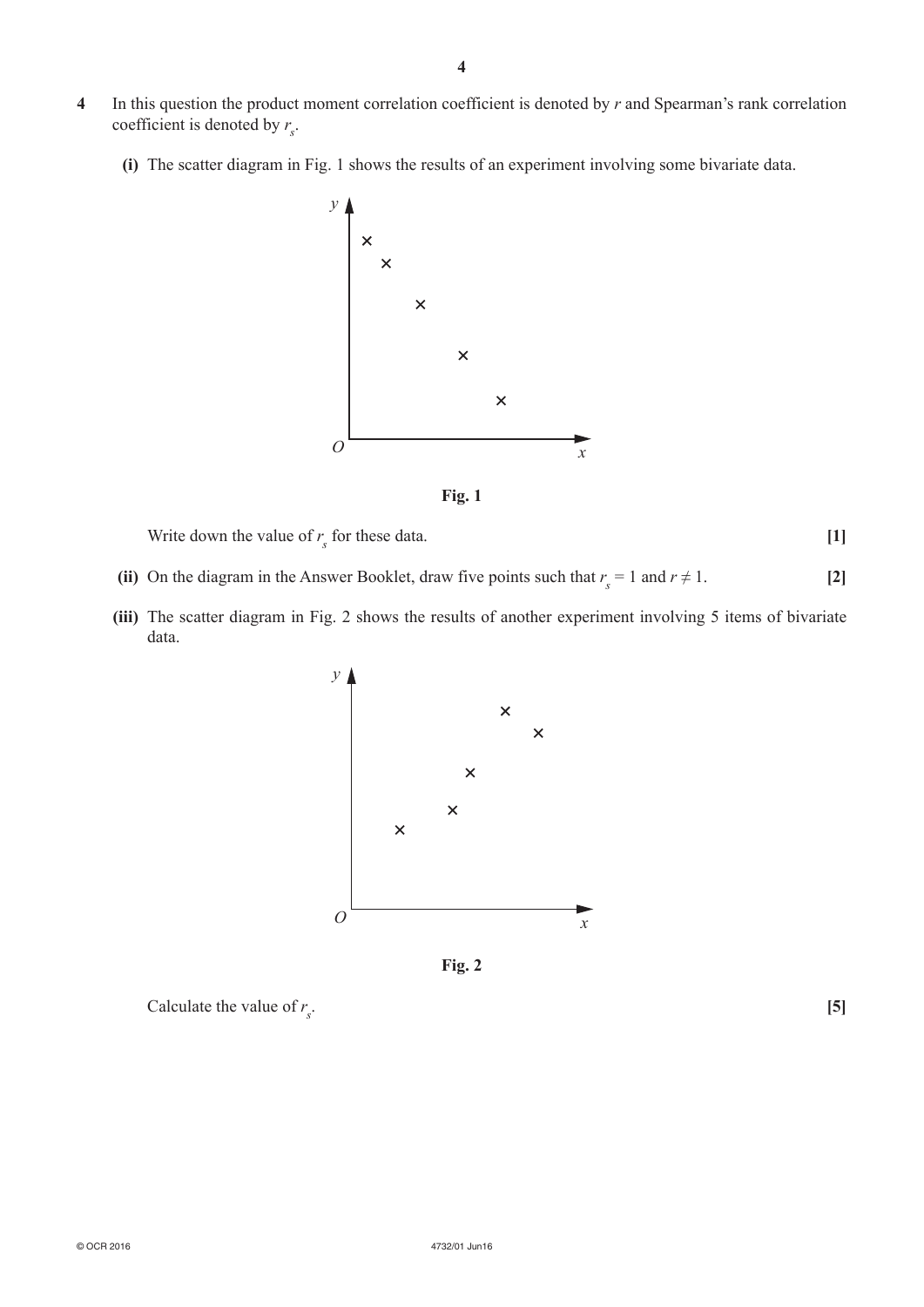- **5** (i) A random variable *X* has the distribution B(25, 0.6). Find
	- **(a)**  $P(X \le 14)$ , **[1]**
	- **(b)**  $P(X = 14)$ , [2]
	- $\textbf{(c)} \quad \text{Var}(X)$ . **[2]**
	- **(ii)** A random variable *Y* has the distribution B(24, 0.3). Write down an expression for  $P(Y = y)$  and evaluate this probability in the case where  $y = 8$ . **[2]**
	- **(iii)** A random variable *Z* has the distribution  $B(2, 0.2)$ . Find the probability that two randomly chosen values of *Z* are equal. **[3]**  $\qquad \qquad$  [3]
- **6** (a) Find the number of ways in which 12 people can be divided into three groups containing 5 people, 4 people and 3 people, without regard to order. **[3]**
	- **(b)** The diagram shows 7 cards, each with a letter on it.



The 7 cards are arranged in a random order in a straight line.

- **(i)** Find the number of possible arrangements of the 7 letters. **[2]**
- **(ii)** Find the probability that the 7 letters form the name BARBARA. **[1]**

The 7 cards are shuffled. Now 4 of the 7 cards are chosen at random and arranged in a random order in a straight line.

- **(iii)** Find the probability that the letters form the word ABBA. **[3]**
- **7**  On average Marie scores a goal on 20% of her shots. The variable random *X* is the number of shots Marie takes, up to and including her first goal.
	- **(i)** State two conditions needed for *X* to have a geometric distribution. **[2]**
	- **(ii)** Assuming these conditions are satisfied, find the probability that
- **(a)**  $X=3$ , [2]
- **(b)**  $X < 10$ , **[2]** 
	- **(c)**  $9 \le X \le 20$ .

The probability that Nadine scores a goal on any shot is 0.3. Marie and Nadine independently take shots in turn, with Marie shooting first. The winner is the first one to score two goals.

**(iii)** Find the probability that

| (a) Marie wins on her second shot,  |  |
|-------------------------------------|--|
| (b) Nadine wins on her second shot. |  |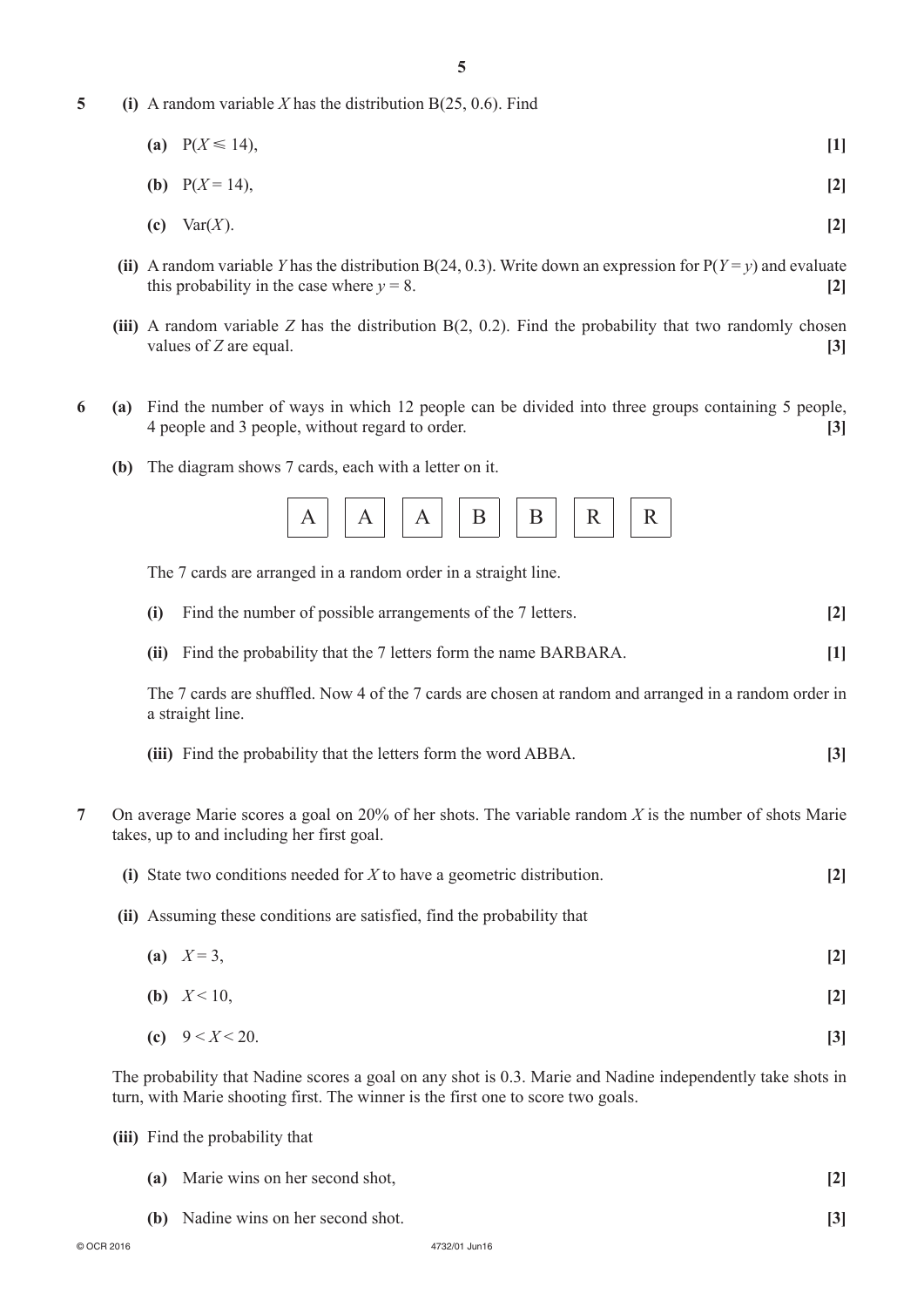#### **BLANK PAGE**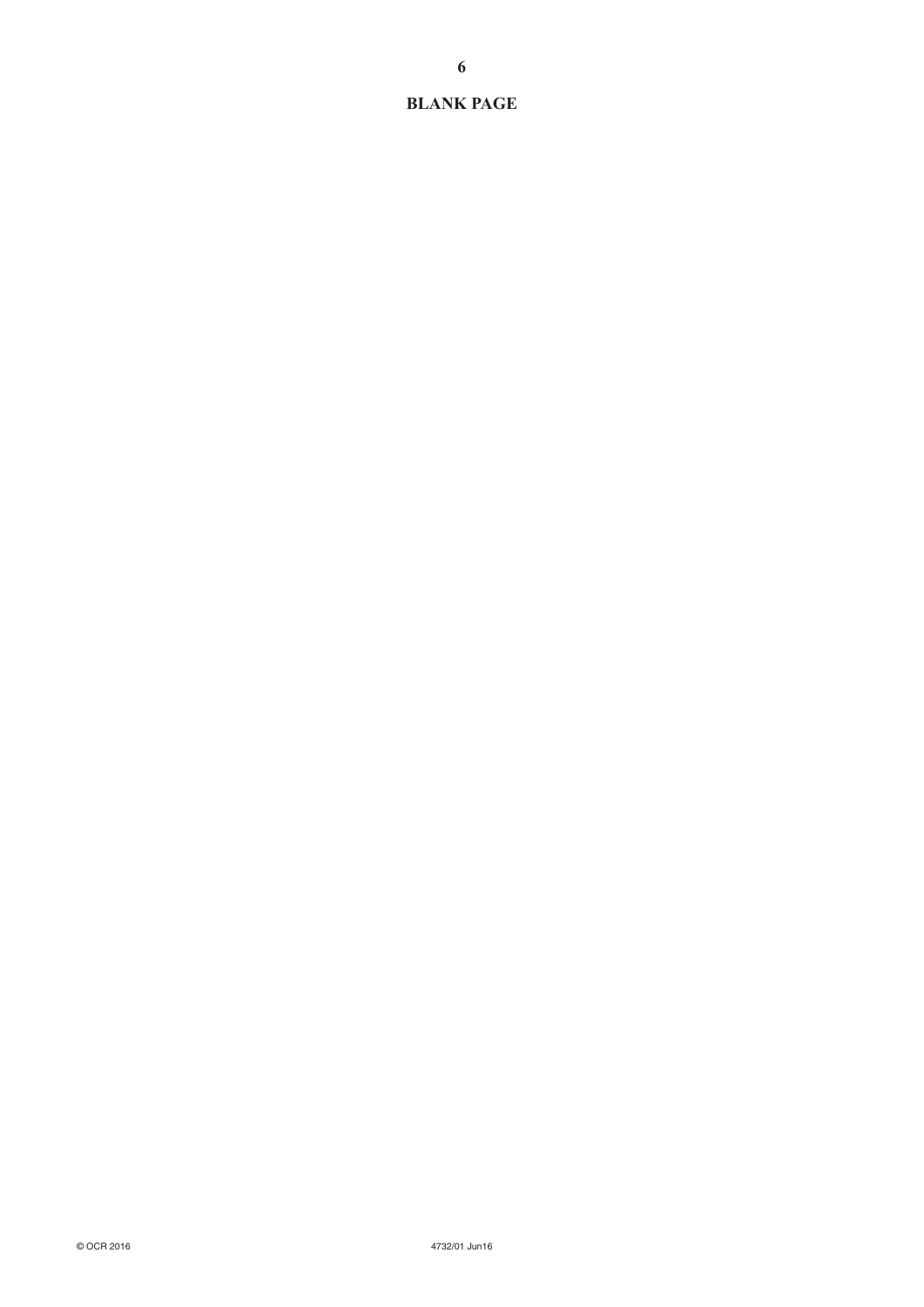#### **BLANK PAGE**